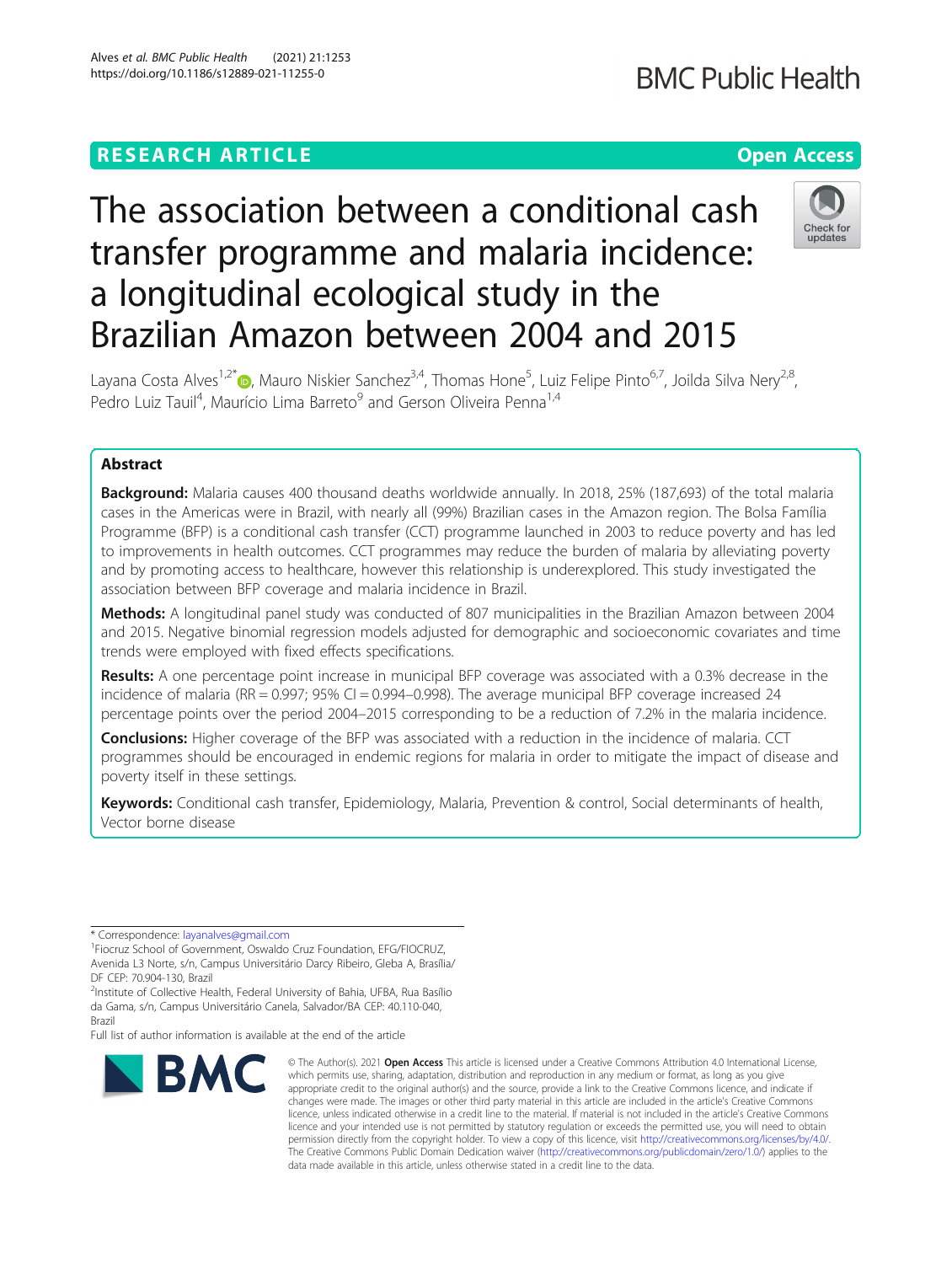# Background

Malaria is a major health burden that occurs mainly in the tropical regions of Africa, Asia and South America – the most impoverished regions of the planet. Approximately half of the world population is at risk of contracting malaria. In 2018, there were 228 million cases and 405,000 deaths due to malaria worldwide. The majority (67%) of deaths occurred among children under 5 years old [[1\]](#page-7-0).

Of all malaria cases in the Americas in 2018, 25% were in Brazil [[1\]](#page-7-0). The endemic area for malaria coincides with rural zones in the Brazilian Amazon, the poorest region of the country [\[2](#page-7-0), [3](#page-7-0)]. In 2015, Brazil registered 138,199 new autochthonous cases – a case contracted locally with no evidence of importation and no direct link to transmission from an imported case. Ninety-nine per cent of these originated in nine states in the North (Acre, Amapá, Amazonas, Pará, Rondônia, Roraima and Tocantins), Central-West (Mato Grosso) and Northeast (Maranhão) regions of the country. Moreover, 89% of these infections were due to Plasmodium vivax, while the rest were caused mainly by P. falciparum or mixed infections [[3](#page-7-0), [4](#page-7-0)].

The risk of contracting malaria is not homogeneous across the Amazon region. In 2015, from a total of 807 Brazilian municipalities in the region, 29 were considered at high risk — an Annual Parasite Index (API; confirmed annual malaria cases per thousand inhabitants) greater than 50 cases per 1000 inhabitants. Forty municipalities were classified as medium risk (an API between 50 and 10) and 738 as low risk (an API less than 10). Migration, mineral and vegetal exploration, development projects and disorganized settlement are important factors which increase the risk of malaria infection [[3,](#page-7-0) [5](#page-7-0)–[10\]](#page-7-0).

The Bolsa Família Programme (BFP) is a conditional cash transfer (CCT) programme launched in 2003 in Brazil to fight poverty and social inequalities. The programme has three main pillars: a) income support: monthly cash transfers for beneficiary families in order to promote immediate poverty alleviation; b) access to services: promotion of access to education, healthcare and social assistance services through the fulfilment of conditionalities imposed by the programme; and c) intersectoral articulation: integration with other government actions such as job and income generation programmes, adult literacy and professional training. The BFP aims to break the long-term cycle of poverty for future generations by promoting access to healthcare and social services. This includes keeping child immunizations up to date, monitoring child growth and development, and maintaining high levels of school attendance. Pregnant women must undertake all planned prenatal visits.

Studies demonstrate the health impacts of the BFP – particularly for poverty related conditions. This includes reductions in under-5 mortality by diarrhoea and malnutrition, where the greater reductions have been in municipalities where BFP coverage of the target population has been 100% for at least 4 years  $[11]$  $[11]$ . The BFP is associated with reductions in the new case detection rate of leprosy, particularly in municipalities with high primary care coverage, and with greater leprosy multidrug therapy adherence and cure rates among multibacillary cases [[12,](#page-7-0) [13](#page-8-0)]. Additionally, the BFP has been associated with reductions in incidence, treatment dropout, and deaths from tuberculosis and with an increase in the cure rate [[14](#page-8-0)–[17](#page-8-0)]. International evidence also supports the positive effects of CCTs on health outcomes, such as reductions in infant and maternal mortality. CCTs also affect the health status of adult recipients with lower incidences of chronic diseases such as diabetes, hypertension and obesity for CCT beneficiaries [\[18,](#page-8-0) [19\]](#page-8-0).

It is plausible that BFP could reduce malaria incidence by alleviating poverty and improving access to healthcare. Evidence identifies how poverty enhances the risk of becoming infected [\[20\]](#page-8-0). In addition, an increase in the use of healthcare services, widely reported across international CCT programmes, can raise the chances of obtaining timely and appropriate diagnosis and treatment. This can reduce further transmission and consequently disease incidence [\[19\]](#page-8-0). Despite the potential for CCTs to affect malaria, this relationship has not been robustly explored [\[21](#page-8-0)].

This study investigated the association between the expansion of the BFP in Brazil and malaria incidence in endemic Brazilian municipalities between 2004 and 2015. It uses high-quality population-based data aggregated at the municipal-level and 12 years of observation and employs robust quasi-experimental methods. Furthermore, the analyses adjust for important contextual factors known to be important risk factors for malaria infection that could confound any relationship between the BFP and malaria incidence.

# **Methods**

# Study design and variables

A longitudinal ecological study (panel regression) was conducted using data from national administrative databases, which covered the period 2004 to 2015. The unit of analysis was the municipality. Descriptive analysis of trends of malaria incidence and for all the variables along the period under study was performed, after which regression models were fitted to verify the association between the BFP coverage and malaria incidence.

From 5560 Brazilian municipalities in 2003, 807 (out of 808) situated in the endemic states for malaria were selected. One municipality of the Pará state, created in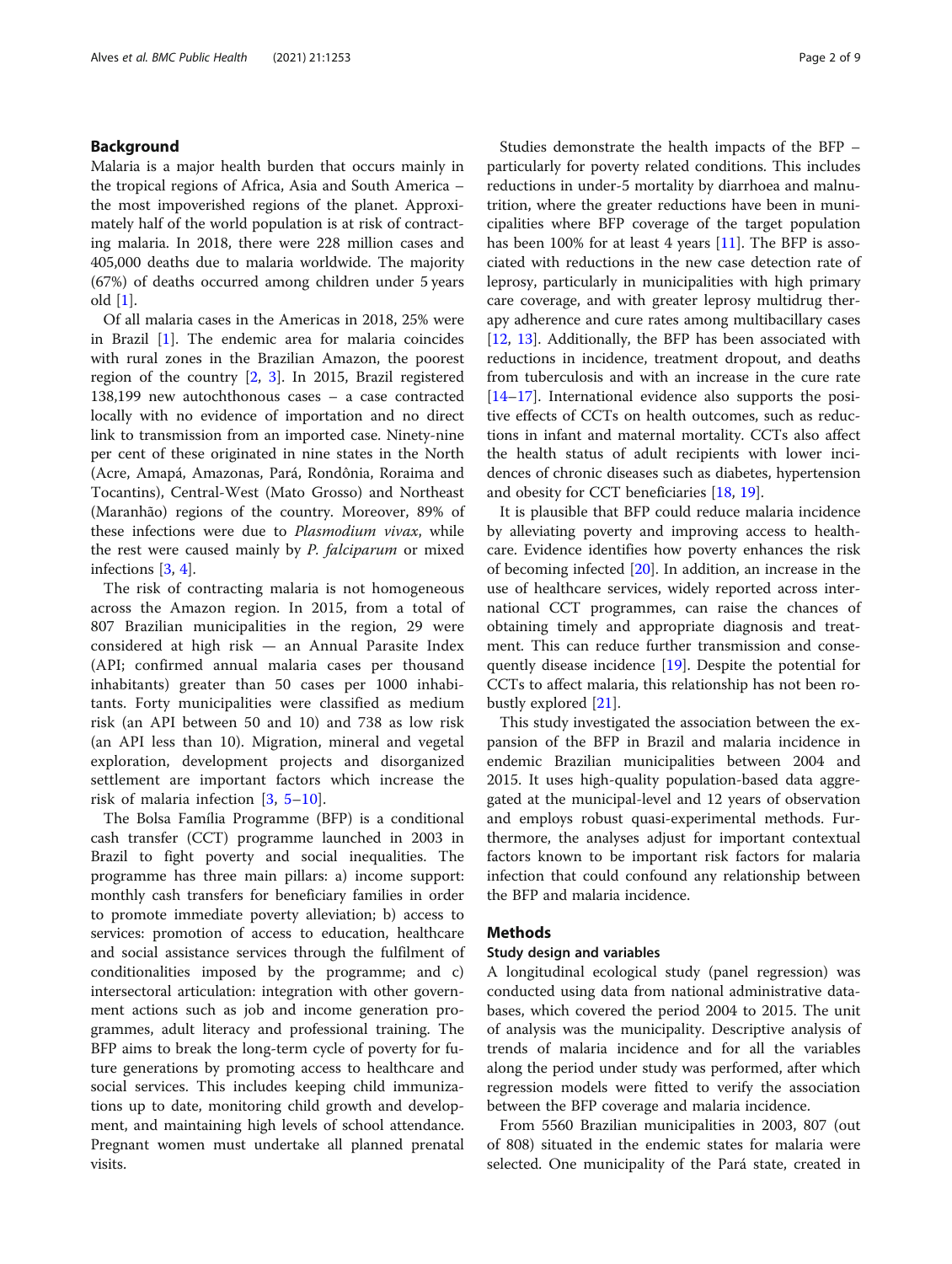2013, was excluded due to limited data. The study area covers  $5,084,130.557 \text{ km}^2$  and, in 2019, comprised 28, 990,627 inhabitants. This corresponds to approximately 60% of the national territory of Brazil, but only 14% of the national population.

The main outcome variable was the annual municipal incidence of malaria. It was calculated by dividing the total number of cases notified during the year by the population of the municipality. The main exposure was municipal BFP coverage. It was defined as the number of individuals enrolled in the BFP (obtained by multiplying the number of beneficiary families by the average family size) divided by the total population of the municipality. This variable also operates as a proxy for the penetration of the BFP into a municipality and captures increased financial resources and use of public services (health, education and social assistance) from the fulfilment of conditionalities. The annual population of municipalities and socioeconomic covariates were obtained from 2000 and 2010 demographic censuses and linear interpolation and extrapolation were employed for noncensus years.

A total of 23 covariates, known to be determinants of malaria infection and that were available at the municipality level, were selected to include in the analyses. These included: population density (ratio between population and total area of the municipality, expressed as inhabitants per square meter); annual increase in deforestation (difference between deforested area in the current and the previous year presented in square meters, data were available only for 760 among selected municipalities); GINI index (measures the degree of income concentration through the difference between the income of the poorest and the richest, values varying between 0 and 1, where zero indicates that there is no inequality and 1 when the inequality is maximum); proportion of young adult men (percentage of male population aged between 20 and 49 years over the total population of the municipality, a group with a higher likelihood of contact with the mosquito); and the municipal human development index – MHDI (consists of the geometric mean of the indices of the 3 dimensions: income, education and longevity, with equal weights and a value varying between 0 and  $1 -$  the closer to 1, the greater the human development level). Other covariates were: the proportion of indigenous population (percentage of the self-declared indigenous in the demographic census over the municipal population); hospital beds density (total hospital beds (public and private) per 1000 inhabitants), proportion of persons employed in the mineral extraction sector aged 18 years or over, gross domestic product at Real (BRL, the Brazilian currency) values – (GDP), proportion of beneficiaries of health insurance plans (percentage of the population that holds health insurance plans that contain hospital and/or outpatient segmentation, and may also contain dental assistance over the population), Family Health Programme (FHP) municipal coverage (percentage of the number of people registered in the FHP in December of each year over the municipal population), the ratio of average income of the richest 20% to the poorest 40%, the ratio between population living in rural and urban areas, and the unemployment rate among people aged 18 and over. Additionally, the following variables complete the list: educational dimension of the MHDI (geometric average of the subindex of children and young people's school attendance, with a weight of 2/3, and the subindex of schooling of the adult population, with a weight of 1/3); longevity dimension of the MHDI (life expectancy at birth, through the formula: [(observed value of the indicator) - (minimum value)] / [(maximum value) - (minimum value)], where the minimum and maximum values are 25 and 85 years, respectively); income dimension of the MHDI (income per capita, through the formula: [ln (observed value of the indicator) - ln (minimum value)] / [ln (maximum value) - ln (minimum value)], where the minimum and maximum values are R\$ 8.00 and R\$ 4033.00 at August 2010 prices); public hospital beds density (proportion of the total number of existing hospital beds in the public sector per 1000 inhabitants); proportion of persons employed in the agricultural sector aged 18 or over (ratio between the number of persons aged 18 years and over employed in the agricultural sector and the total number of employed persons in this age group); proportion of extremely poor (percentage of extremely poor, defined as monthly income per capita up to R\$ 70, 2010 prices, over municipal population); per capita income (ratio between the sum of the income, in Brazilian Reais, of all individuals living in permanent private households and the total number of these individuals, 2010 values corrected by the 2015 IP CA deflation factor); illiteracy rate among people aged 15 and over (percentage of the population aged 15 and over who cannot read or write a simple note over the total number of people in this age group); people living in households with bathroom and running water (percentage of the population living in permanent private households with running water in at least one of its rooms and with an exclusive bathroom over the total population living in permanent private households) (Additional files [3](#page-7-0) and [4](#page-7-0)).

After conducting correlation analysis among the 23 selected covariates, nine were discarded (the last ones listed above), 14 were considered for model selection and eight were retained in the final model. The inclusion of covariates in the multivariate model followed the decreasing order of the incidence rate ratio of the bivariate analysis with the outcome. Non-significant variables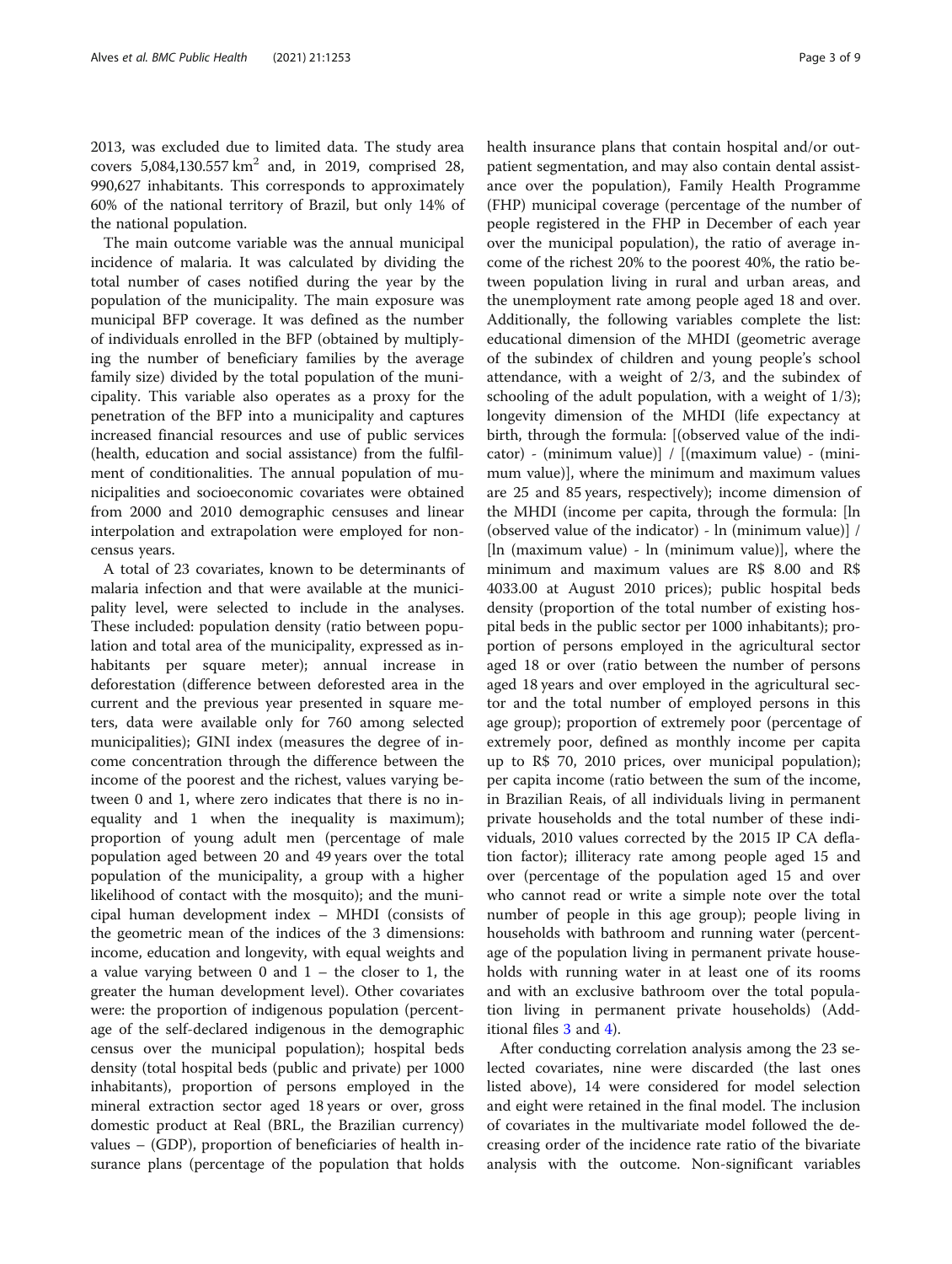were excluded from the model  $(p < 0.05)$ . When the entry of a variable changed the p-value of a variable previously inserted in the model, the choice was made based on theory and the variable considered most relevant was retained.

# Data sources

Several information systems were consulted to obtain data for this study. From the Ministry of Health we used the Primary Health System for the FHP coverage (SIAB, Sistema de Informação da Atenção Básica) ([http://](http://www2.datasus.gov.br/SIAB/index.php?area=04;) [www2.datasus.gov.br/SIAB/index.php?area=04\)](http://www2.datasus.gov.br/SIAB/index.php?area=04;), the National Register of Health Establishments (CNES, Cadastro Nacional de Estabelecimentos de Saúde) for the data on availability of hospitalization beds ([http://www2.](http://www2.datasus.gov.br/DATASUS/index.php?area=0901;) [datasus.gov.br/DATASUS/index.php?area=0901](http://www2.datasus.gov.br/DATASUS/index.php?area=0901;)), and the National Notifiable Disease Information System (SINAN, Sistema de Informação de Agravos de Notificação) ([http://tabnet.datasus.gov.br/cgi/deftohtm.](http://tabnet.datasus.gov.br/cgi/deftohtm.exe?sinannet/cnv/malabr.def;) [exe?sinannet/cnv/malabr.def](http://tabnet.datasus.gov.br/cgi/deftohtm.exe?sinannet/cnv/malabr.def;)) and Malaria Epidemiological Surveillance Notification System (SIVEP-Malária, Sistema de Informação de Vigilância Epidemiológica da Malária) [\(https://public.tableau.com/app/profile/mal.ria.](https://public.tableau.com/app/profile/mal.ria.brasil/viz/Dadosparacidado_201925_03_2020/Incio;) [brasil/viz/Dadosparacidado\\_201925\\_03\\_2020/Incio\)](https://public.tableau.com/app/profile/mal.ria.brasil/viz/Dadosparacidado_201925_03_2020/Incio;). For health insurance coverage information, data were obtained from systems managed by the National Health Agency (Agência Nacional de Saúde), a regulatory agency linked to the Ministry of Health: Beneficiary Information System (Sistema de Informação de Beneficiários), Operator Registration System (Sistema de Cadastro de Operadoras) and the Product Registration System (Sistema de Registro de Produtos) ([http://www.ans.gov.](http://www.ans.gov.br/perfil-do-setor/dados-e-indicadores-do-setor/baixar-base-de-dados;) [br/perfil-do-setor/dados-e-indicadores-do-setor/baixar](http://www.ans.gov.br/perfil-do-setor/dados-e-indicadores-do-setor/baixar-base-de-dados;)[base-de-dados\)](http://www.ans.gov.br/perfil-do-setor/dados-e-indicadores-do-setor/baixar-base-de-dados;). For information on municipal BFP coverage, the Social Information Matrix (Matriz de Informação Social), maintained by the Ministry of Citizenship – former Ministry of Social Development and Fight Against Hunger –, was accessed ([https://](https://aplicacoes.mds.gov.br/sagi/portal/;) [aplicacoes.mds.gov.br/sagi/portal/\)](https://aplicacoes.mds.gov.br/sagi/portal/;). Data on deforestation were collected at the PRODES Project that realizes the monitoring of the Amazon Forest by satellite, managed by the National Institute of Space Research (Instituto Nacional de Pesquisas Espaciais) of the Ministry of Science, Technology, Innovation and Communication ([http://www.obt.inpe.br/OBT/assuntos/programas/](http://www.obt.inpe.br/OBT/assuntos/programas/amazonia/prodes;) [amazonia/prodes](http://www.obt.inpe.br/OBT/assuntos/programas/amazonia/prodes;)). The MHDI was obtained at The Atlas of Human Development in Brazil Database (Atlas do Desenvolvimento Humano no Brasil) ([http://www.](http://www.atlasbrasil.org.br/;) [atlasbrasil.org.br/](http://www.atlasbrasil.org.br/;)) platform maintained by the United Nations Development Program Brazil, Institute of Applied Economic Research (Instituto de Pesquisa Econômica Aplicada), a federal public foundation linked to the Ministry of Economy, and the João Pinheiro Foundation, a research and teaching institution linked to the

Secretariat of Planning and Management of the state of Minas Gerais, which adapted the methodology of the Global Human Development Index to calculate the MHDI of the Brazilian municipalities from the Brazilian Institute of Geography and Statistics (IBGE, Instituto Brasileiro de Geografia e Estatística) Demographic Censuses of 1991, 2000 and 2010. Socioeconomic and demographic variables were obtained from the 2000 and 2010 IBGE Demographic Censuses [\(https://sidra.ibge.gov.br/](https://sidra.ibge.gov.br/home/pmc/brasil) [home/pmc/brasil\)](https://sidra.ibge.gov.br/home/pmc/brasil) [\[2,](#page-7-0) [3,](#page-7-0) [22](#page-8-0)–[25\]](#page-8-0).

### Statistical analysis

Descriptive analyses were undertaken, including exploring the number of malaria cases, the API, BFP municipal coverage and all covariates over the period of study. Multivariable conditional negative binomial regression modelling was used for panel data with fixed effects. Panel regression modelling was chosen as the most appropriate method to model hierarchical data (i.e. yearly observations clustered by municipalities) and capture changes over time. Fixed effects specifications were chosen to adjust for municipal-level fixed effects and to control for unobserved time-invariant characteristics of municipalities. These variables would be geographical, historical, or socio-cultural characteristics of each municipality. Fixed effects panel regression is a robust and well-employed method in health systems research and policy evaluation [\[26](#page-8-0)]. A negative binomial specification was chosen as appropriate for modelling count data (e.g. cases) which are overdispersed (i.e. the mean is not equal to the variance). The models were specified with malaria cases (counts) as the outcome and included an offset term (population) therefore modelling rates. The effect estimates were expressed as incidence rate ratios (IRR) and interpreted as the relative ratio in malaria incidence rates given a one unit change in explanatory variables. Stata version 12.0 was used.

### Results

The annual total cases of malaria in the 807 selected municipalities decreased by 70% between 2004 and 2015 from 454,353 to 138,109, respectively. The total of these autochthonous new cases of malaria represented 99.9% of total cases in Brazil over the period [\[3](#page-7-0)]. Out of the 807 municipalities, 81 (10%), located in the state of Tocantins (55), Maranhão [[17\]](#page-8-0) and Mato Grosso [[9\]](#page-7-0), did not register any autochthonous cases during the study period. Autochthonous cases in Brazil result from infections by P. vivax, P. falciparum and P. malariae, and in 2015, 89% of the cases were caused by  $P$ . vivax. The percentage contribution of cases of P. falciparum malaria, known to be more severe and lethal, or mixed malaria – infections with more than one species of Plasmodium – dropped from 23% in 2004 to 11% in 2015. Cases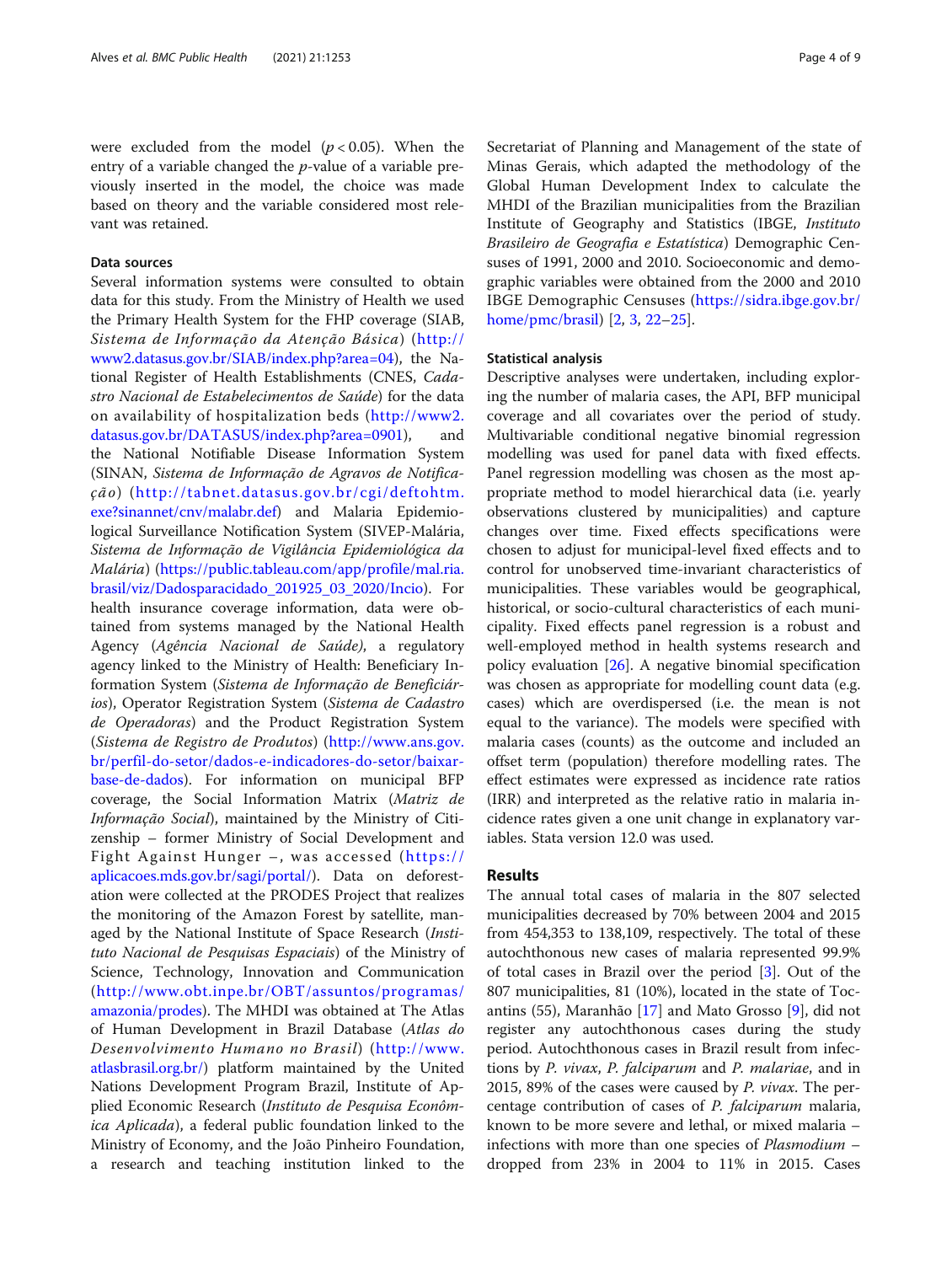became more geographically concentrated. In 2004, autochthonous malaria cases occurred in 622 municipalities, while in 2015 only 298 municipalities registered new autochthonous cases. Regarding the species, cases due to P. vivax infection in 2004 were recorded in 591 municipalities whilst and P. falciparum malaria was reported in 460 municipalities. In 2015 the reported cases by species fell to 295 and 129 municipalities, respectively.

The number of high-risk municipalities (API equal to or higher than 50 cases per thousand inhabitants) decreased from 91 in 2004 to 29 in 2015. The overall API decreased from 19.6 to 5 cases per thousand inhabitants in 2015. The API from P. falciparum and mixed malaria ranged from 4.58 to 0.56 cases per thousand inhabitants for the same period (Additional file [1](#page-7-0)).

Table 1 shows bivariate analysis between malaria API and the 14 covariates used for model selection. The following variables were retained in the final model: gross domestic product, proportion of young adult men, proportion of beneficiaries of health insurance plans, population density, annual increase in deforestation, FHP municipal coverage, unemployment rate among people aged 18 and over and GINI index.

The mean BFP municipal coverage increased over the study period, from 21.71% in 2004 to 45.71% in 2015. The mean FHP coverage decreased from 84.02 to 80.91%. Furthermore, there was a decrease in the municipal deforestation rate (from  $35.74 \text{ km}^2$  to  $8.08 \text{ km}^2$ ), in the mean GINI index (from 57.48 to 53.81), and in the unemployment rate among people aged 18 and over (from 8.33 to 6.12%). The average gross domestic product total of municipalities increased in 82.6% in the selected municipalities during the period (R\$354,734 to R\$647,722). Moreover, the average population with private health insurance increased from 1.23% in 2004 to 2.91% in 2015. The proportion of male population aged between 20 and 49 years was 22.43% in 2015, compared to 20.98% in 2004. At the same time, there was an increase of 16.26% in population density in the Amazonian municipalities (Fig. [1](#page-5-0), Additional file [2\)](#page-7-0).

Table 1 shows crude and adjusted association (from adjusted fixed effects negative binomial regression models) between malaria incidence with BFP coverage. An increase in the BFP municipal coverage was associated with a significant reduction in malaria incidence before and after controlling for demographic, socioeconomic and time-dependent variables. In the

Table 1 Fixed-effect negative binomial models for association between malaria incidence and Bolsa Família coverage, Brazil 2004– 2015

|                                                                                       | Malaria Incidence Risk Ratio (95% CI)<br>Covariates used for model selection |                         |
|---------------------------------------------------------------------------------------|------------------------------------------------------------------------------|-------------------------|
|                                                                                       |                                                                              |                         |
|                                                                                       | Crude                                                                        | Adjusted                |
| Municipal human development index                                                     | $0.000$ $(0.0001 - 0.0002)$                                                  |                         |
| Hospital beds density                                                                 | 0.958 (0.9292-0.9888)                                                        |                         |
| Ratio of average income of the richest 20% to the poorest 40%                         | 1.000 (1.0004-1.0010)                                                        |                         |
| Ratio between population living in rural and urban areas                              | 1.147 (1.1329-1.1612)                                                        |                         |
| Proportion of indigenous population                                                   | 1.034 (1.0318-1.0375)                                                        |                         |
| Proportion of persons employed in the mineral extraction sector aged 18 years or over | 1.03 (1.0141-1.0458)                                                         |                         |
|                                                                                       | <b>BFP</b> models                                                            |                         |
| BFP municipal coverage (%, 0-100)                                                     | 0.987 (0.9852-0.9885)                                                        | 0.997 (0.9948-0.9988)   |
| Logarithm of gross domestic product (BRZ, prices 2015) <sup>a</sup>                   | 0.479 (0.4653-0.495)                                                         | 0.628 (0.6019-0.6556)   |
| Proportion of young adult men <sup>b</sup>                                            | $0.892(0.8830 - 0.902)$                                                      | 1.057 (1.0476-1.0673)   |
| Proportion of beneficiaries of health insurance plans (%, 0-100)                      | 0.903 (0.8957-0.9098)                                                        | 1.01 (1.0026-1.0175)    |
| Population density (number of people/km $2$ )                                         | 0.997 (0.9966-0.9973)                                                        | 0.9989 (0.9986-0.9992)  |
| Annual increase in deforestation (Km <sup>2</sup> )                                   | 1.002 (1.0022-1.0026)                                                        | 1.000 (1.0001-1.0007)   |
| FHP municipal coverage (%, 0-100)                                                     | $1.012(1.011 - 1.0141)$                                                      | 0.9976 (0.9961-0.9992)  |
| Unemployment rate among people aged 18 and over (%)                                   | 1.02 (1.0318-1.0482)                                                         | 0.9755 (0.9661-0.9851)  |
| GINI index (0-100)                                                                    | 1.048 (1.0426-1.0531)                                                        | 1.0280 (1.0220-1.0340)  |
| Year                                                                                  | $\overline{\phantom{0}}$                                                     | $0.85(0.8409 - 0.8595)$ |
| Number of observations                                                                | 8544                                                                         | 7729                    |
| Number of municipalities                                                              | 712                                                                          | 670                     |

<sup>a</sup>The Log of gross domestic product was used in the model building strategy

<sup>b</sup> Adults between 20 and 49 years old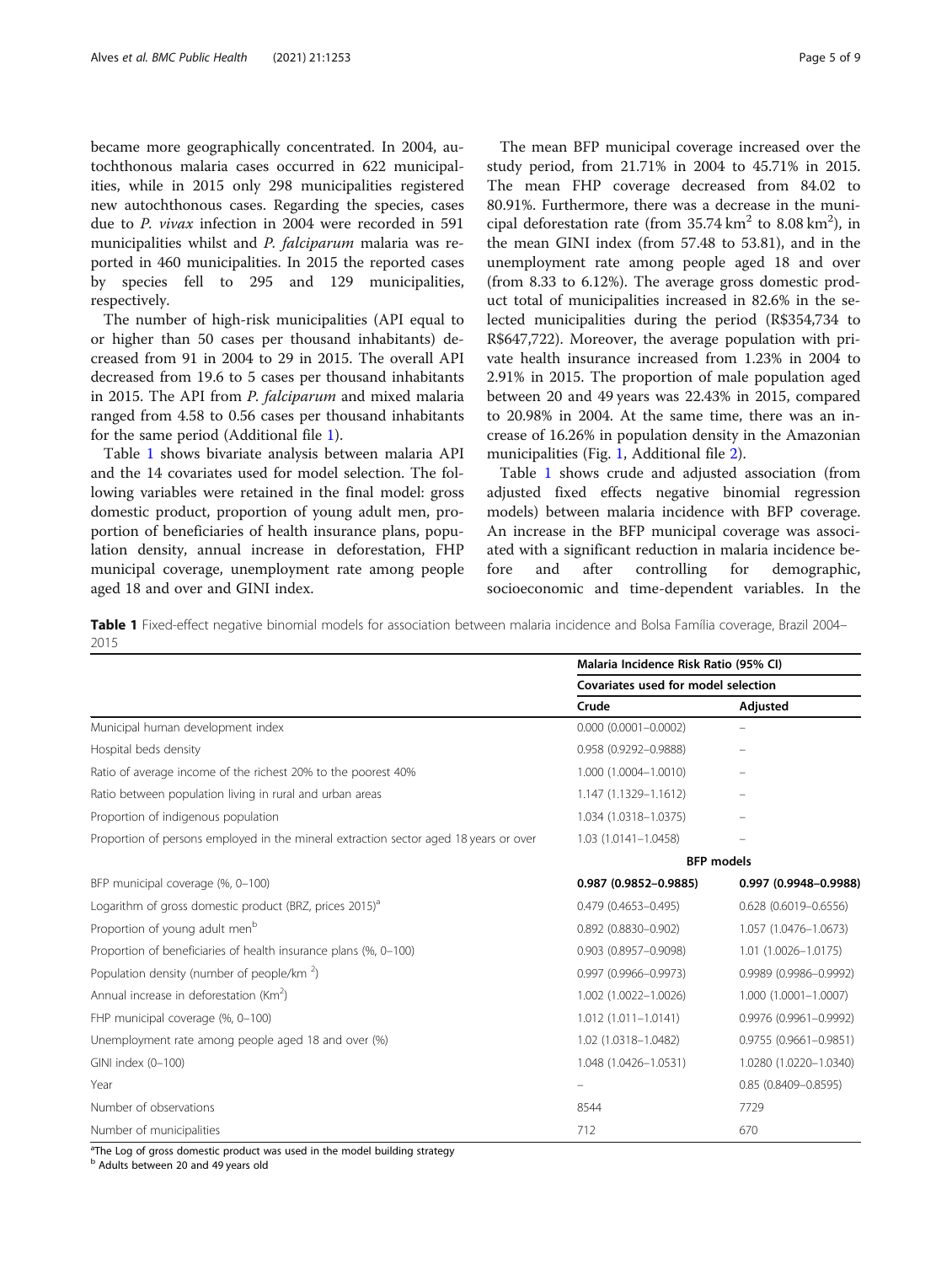<span id="page-5-0"></span>

adjusted model, one percentage point increase in the BFP municipal coverage was associated with a 0.3% decrease (IRR: 0.997, 95%, CI: 0.995–0.999) in malaria incidence. Programmatically, it can be assumed that increasing the BFP municipal coverage in 10% would lead to 3% decrease in the malaria incidence. Given the average municipal BFP coverage increased by 24 percentage points over the period 2004–2015, this corresponds to be a reduction of 7.2% in the malaria incidence associated with BFP expansion.

# **Discussion**

This study identified that increases in BFP coverage were associated with reductions in the incidence of malaria in 807 municipalities of the Brazilian Amazon. Furthermore, this effect is adjusted for a wide range of socioeconomic and health system factors that could confound the relationship.

A plausible explanation for these findings is that increasing BFP coverage increases access to existing public health services. This is in line with evidence from other CCT experiences that reflect in lower incidences [\[19](#page-8-0)]. By meeting health conditionalities, families access health services more frequently, increasing the chances of detecting new cases and contributing to the interruption of malaria transmission, resulting in the reduction of disease incidence. The negative association between the FHP coverage and the malaria incidence reinforces this hypothesis and suggests that greater coverage of health services could facilitate access to diagnosis and treatment, thus improving its control.

Additionally, the BFP may reduce malaria incidence by improving household living standards and a reduced risk of contracting malaria. This would be expected from improvements in housing quality, such as roof, walls, or insect screens which can reduce the exposure to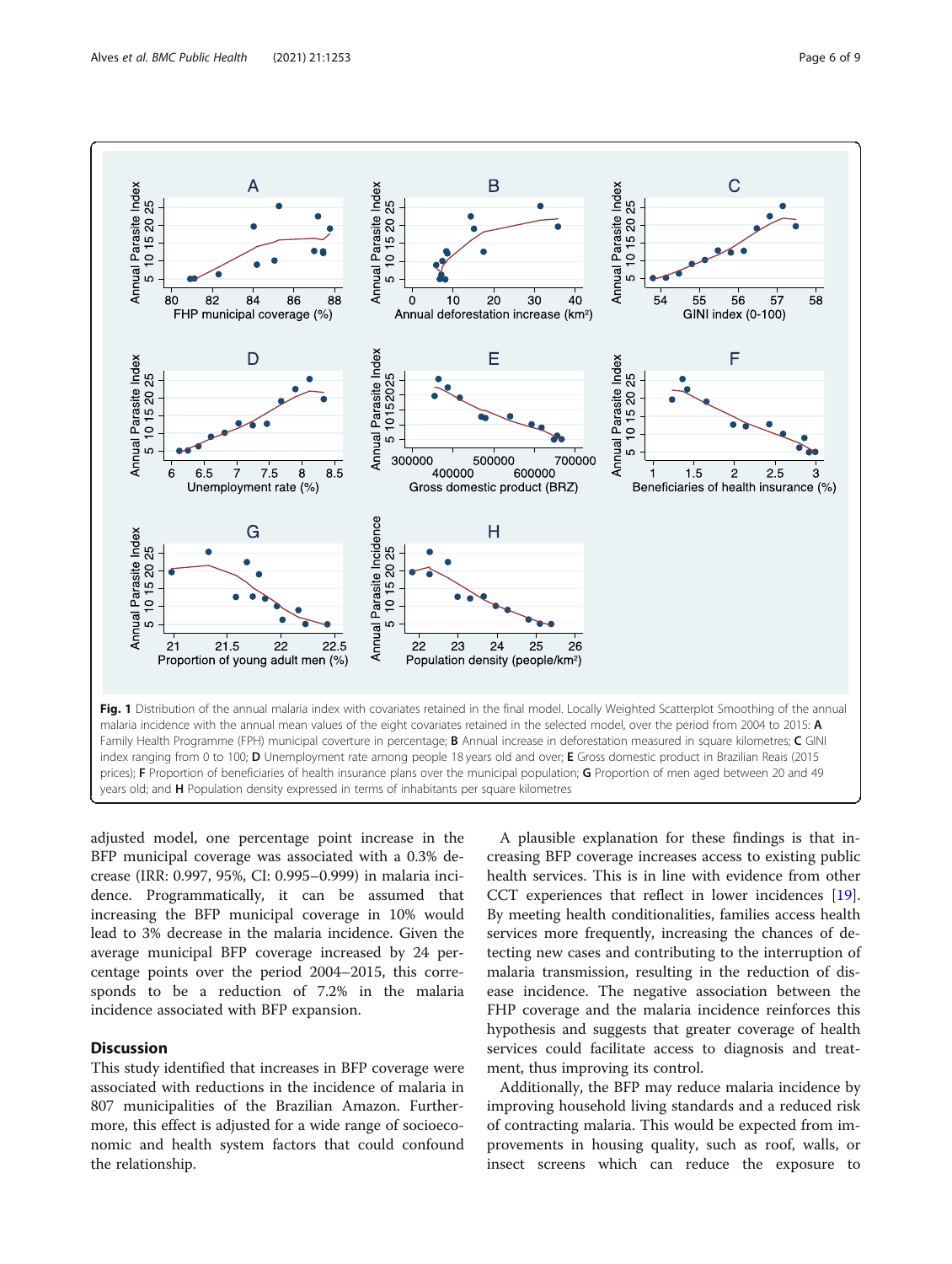mosquitoes. However, despite evidence of decreased poverty and improved living conditions among CCT recipients, there is little evidence on substantial impact on the physical structure of households [[18,](#page-8-0) [20\]](#page-8-0). Beneficiaries of the BFP may also take up preventive measures more often or actively seek out early treatment due to better socioeconomic status and reduced burden from poverty [\[20](#page-8-0)]. However, diagnosis, treatment and other malaria control measures are available free of charge in Brazil and geographical barriers are important for access in the Amazon context, so this pathway may be less relevant. Lastly, better nutritional and health status of CCT beneficiaries could improve malaria outcomes resulting in reduced chances of onward transmission [[18\]](#page-8-0).

Transmission of malaria can certainly be reduced with investments in personal expenses in preventive methods, increased funding for government programmes to control the disease and development in general such as urbanization. However, when compared to other important endemic diseases to poor countries, such as diarrhoea, tuberculosis and schistosomiasis that are influenced by precarious living conditions, the fact that malaria is a vector-borne disease makes it strongly influenced by environmental conditions [\[6](#page-7-0)–[10,](#page-7-0) [27,](#page-8-0) [28](#page-8-0)]. This feature also makes the causal chain linking poverty to the risk of becoming ill more complex. According to the malaria frontier concept, which describes the dynamics of malaria transmission in new settlements in the Amazon region, the first years after human arrival show high rates of malaria transmission. At this stage, risks mainly derive from environmental transformations, which promote larval habitats for Anopheles darlingi, the most important malaria vector in the Brazilian Amazon. Decreasing infection rates 10 years after the establishment of settlements would be associated in part with improvements in the quality of life resulting from economic gains such as agriculture, ranching and urban development [[29,](#page-8-0) [30\]](#page-8-0). Interaction between environmental and socioeconomic factors would determine the pattern of disease distribution in land transformation scenarios [[31\]](#page-8-0). The positive association found between the API of malaria and the annual deforestation increase and with GINI index would corroborate this observation. Also, the negative correlation between malaria incidence with GDP and with population density would also support this reasoning.

The present study has some limitations. First, there was interpolation and extrapolation of the 2000 and 2010 census variables, which may have introduced bias. We have assumed trends in these variables were linear. Second, there may be potential confounders that we could not adjust for. Information was not

available on vector control measures such as the distribution and installation of long-lasting insecticide-treated mosquito nets, residual indoor spraying or environmental management actions. Thirdly, the ecological approach precludes individuallevel inference. The analysis of ecological data implies the risk of considering relationships observed at the aggregate level to be valid at the individual level, which is known as the ecological fallacy. Nevertheless, the unavailability of all data at individual level and the relevance of the question justify the effort to produce and discuss the findings.

However, there are key strengths to this study. The quality of data for a middle-income country is high and facilitates robust research. In Brazil, cases of malaria are defined based on laboratory diagnosis performed free of charge in the Unified Health System (Sistema Único de Saúde) facilities. This likely reduces the possibilities of under-reporting and provides consistent comparable trends. In addition, 12 years of observation of population-based data were employed for all the endemic municipalities in the country producing a large and long panel dataset.

The findings of this study build on the wealth of evidence demonstrating the health-improving benefits of CCTs in low and middle-income countries. Despite the complexities of malaria transmission and its relationship with poverty, this study identifies how povertyalleviation policies coupled with incentives for healthcare use can reduce malaria incidence. Policy-makers should consider the wider health-benefits of CCTs in the context of free and universal health care. Brazil has a strong primary healthcare system and free malaria treatments, which may be essential for the effectiveness of CCT programmes to reduce malaria incidence.

# Conclusion

The present study identifies a reduction in the incidence of malaria associated with increased coverage of a large CCT programme in Brazil. In addition to reducing poverty, there is likely greater access to health services as a consequence of complying with conditionalities, which may contribute to decreasing malaria incidence. CCT programmes, coupled with strong public healthcare, are valuable for reducing poverty and infectious disease burdens, and maximising these synergies should be a priority for policymakers.

#### Abbreviations

API: Annual parasite index; BFP: Bolsa Família Programme; CCT: Conditional cash transfer; FHP: Family Health Programme; GDP: Gross domestic product; IBGE: Brazilian Institute of Geography and Statistics; IPCA: Broad national consumer price index; IRR: Incidence rate ratio; MDHI: Municipal human development index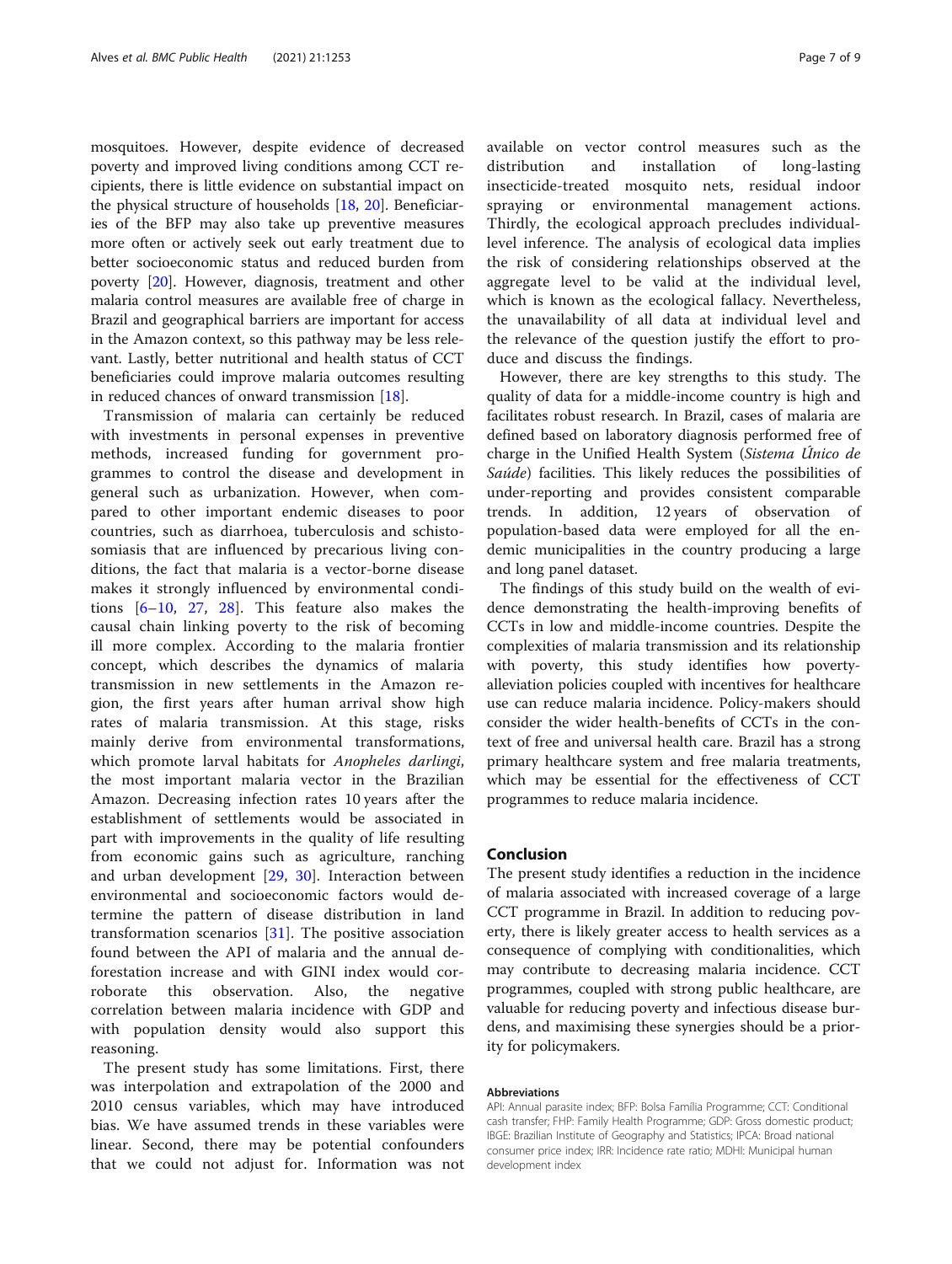# <span id="page-7-0"></span>Supplementary Information

The online version contains supplementary material available at [https://doi.](https://doi.org/10.1186/s12889-021-11255-0) [org/10.1186/s12889-021-11255-0.](https://doi.org/10.1186/s12889-021-11255-0)

**Additional file 1.** Annual parasite index (API): total and by species  $- P$ . vivax, P. falciparum and mixed infections and P. malariae – between 2004 and 2015. Tabular data provided as an Excel spreadsheet (XLS) containing the annual parasite index (API): total and by species  $- P$ . vivax, P. falciparum and mixed infections and P. malariae.

Additional file 2. Characteristics of 807 selected municipalities between 2004 and 2015. Tabular data provided as an Excel spreadsheet (XLS) containing information on the behaviour of the annual average values of the covariates over the period between 2004 and 2015 for the BFP, Bolsa Família Programme; FHP, Family Health Programme. The standard deviation is shown in brackets.

Additional file 3. Database analysed. Tabular data containing database analysed presented in a CSV file.

Additional file 4. Dictionary of variables. Dictionary of variables in the analysed database.

#### Acknowledgments

Not applicable.

# Authors' contributions

PLT, GOP, MLB, MNS conceived the study; MNS, LCA, JSN, TH, MLB designed the study protocol; LCA carried out the data collection and database organization; MNS, LCA, TH, JSN, LFSP performed analysis and interpretation of the data; LCA, MNS and TH drafted the manuscript; PLT, GOP, MLB, LFSP critically revised the manuscript for intellectual content. All authors read and approved the final manuscript.

#### Funding

Not applicable.

#### Availability of data and materials

All data analysed during this study are included in Additional file 3. Public access to the databases is open and can be obtained through the following links: Primary Health System (SIAB, Sistema de Informação da Atenção Básica): <http://www2.datasus.gov.br/SIAB/index.php?area=04;> National Register of Health Establishments (CNES, Cadastro Nacional de Estabelecimentos de Saúde): <http://www2.datasus.gov.br/DATASUS/index.php?area=0901;> National Notifiable Disease Information System (SINAN, Sistema de Informação de Agravos de Notificação): [http://tabnet.datasus.gov.br/cgi/deftohtm.](http://tabnet.datasus.gov.br/cgi/deftohtm.exe?sinannet/cnv/malabr.def;) [exe?sinannet/cnv/malabr.def;](http://tabnet.datasus.gov.br/cgi/deftohtm.exe?sinannet/cnv/malabr.def;) Malaria Epidemiological Surveillance Notification System (SIVEP-Malária, Sistema de Informação de Vigilância Epidemiológica da Malária): [https://public.tableau.com/app/profile/mal.ria.](https://public.tableau.com/app/profile/mal.ria.brasil/viz/Dadosparacidado_201925_03_2020/Incio;) [brasil/viz/Dadosparacidado\\_201925\\_03\\_2020/Incio;](https://public.tableau.com/app/profile/mal.ria.brasil/viz/Dadosparacidado_201925_03_2020/Incio;) Beneficiary Information System (Sistema de Informação de Beneficiários), Operator Registration System (Sistema de Cadastro de Operadoras) and the Product Registration System (Sistema de Registro de Produtos) from the National Health Agency (Agência Nacional de Saúde): [http://www.ans.gov.br/perfil-do-setor/dados-e](http://www.ans.gov.br/perfil-do-setor/dados-e-indicadores-do-setor/baixar-base-de-dados;)[indicadores-do-setor/baixar-base-de-dados;](http://www.ans.gov.br/perfil-do-setor/dados-e-indicadores-do-setor/baixar-base-de-dados;) Social Information Matrix (Matriz de Informação Social): <https://aplicacoes.mds.gov.br/sagi/portal/;> PRODES Project: <http://www.obt.inpe.br/OBT/assuntos/programas/amazonia/prodes;> Atlas of Human Development in Brazil Database (Atlas do Desenvolvimento Humano no Brasil): <http://www.atlasbrasil.org.br/;> and IBGE Brazilian Institute of Geography and Statistics (IBGE, Instituto Brasileiro de Geografia e Estatística): <https://sidra.ibge.gov.br/home/pmc/brasil>. For this research data were obtained from the links mentioned above, except for the SINAN and SIVEP-Malária data, which were requested directly from the Ministry of Health of Brazil.

# **Declarations**

#### Ethics approval and consent to participate

The data used were aggregated and anonymized and were obtained through consultation of official public access websites, except for the epidemiological data of malaria which was provided by the Ministry of Health of Brazil after the signature of a term of responsibility. The research

### Consent for publication

Not applicable.

#### Competing interests

The authors declare that they have no competing interests.

#### Author details

1 Fiocruz School of Government, Oswaldo Cruz Foundation, EFG/FIOCRUZ, Avenida L3 Norte, s/n, Campus Universitário Darcy Ribeiro, Gleba A, Brasília/ DF CEP: 70.904-130, Brazil. <sup>2</sup>Institute of Collective Health, Federal University of Bahia, UFBA, Rua Basílio da Gama, s/n, Campus Universitário Canela, Salvador/BA CEP: 40.110-040, Brazil. <sup>3</sup>Department of Collective Health, University of Brasília, UNB, Campus Universitário Darcy Ribeiro, s/n, Asa Norte, Brasília/DF CEP: 70910-900, Brazil. <sup>4</sup>Tropical Medicine Centre, University of Brasília, UNB, Campus Universitário Darcy Ribeiro, s/n, Asa Norte, Brasília/DF CEP: 70.904.970, Brazil. <sup>5</sup>Public Health Policy Evaluation Unit, Imperial College Imperial College London, Charing Cross Hospital, London W6 8RP, UK. 6 Department of Medicine in Primary Health Care, School of Medicine, Federal University of Rio de Janeiro, UFRJ, Rua Laura de Araújo, 36 – 2 andar. Cidade Nova, Rio de Janeiro/RJ CEP: 20211-170, Brazil. <sup>7</sup>Postdoctoral Fellow in the Institute of Hygiene and Tropical Medicine at Nova Medical School, R. da Junqueira 100, 1349-008 Lisbon, Portugal. <sup>8</sup>Department of Collective Health Federal University of Vale do São Francisco, UNIVASF, Rua da Aurora, s/n, General Dutra, Paulo Afonso/BA CEP: 48607-190, Brazil. <sup>9</sup>Center for Data and Knowledge Integration for Health, CIDACS, Oswaldo Cruz Foundation, FIOCRUZ, Rua Mundo, 121, Trobogy, Salvador/BA CEP: 41745-715, Brazil.

# Received: 4 October 2020 Accepted: 9 June 2021

#### References

- 1. World Health Organization. World Malaria Report 2019. 2019. [https://www.](https://www.who.int/publications-detail/world-malaria-report-2019) [who.int/publications-detail/world-malaria-report-2019](https://www.who.int/publications-detail/world-malaria-report-2019). Accessed 8 Apr 2020.
- 2. Atlas of Human Development in Brazil. Instituto de Pesquisa Econômica Aplicada, Fundação João Pinheiro and the United Nations Development Programme. 2013. <http://www.atlasbrasil.org.br/2013/>. Accessed 28 June 2017.
- 3. SIVEP-Malaria, Malaria Epidemiological Surveillance Notification System. Ministry of Health of Brazil. [http://200.214.130.44/sivep\\_malaria/.](http://200.214.130.44/sivep_malaria/) Accessed 28 June 2017.
- 4. World Health Organization. Malaria terminology. 2019. [https://www.who.int/](https://www.who.int/malaria/publications/atoz/malaria-terminology/en/) [malaria/publications/atoz/malaria-terminology/en/](https://www.who.int/malaria/publications/atoz/malaria-terminology/en/). Accessed 8 Apr 2020.
- Tauil PL. Malaria Control Multisectorial approach. Mem Inst Oswaldo Cruz. 1992;87(3):349–50. [https://doi.org/10.1590/S0074-02761992000700059.](https://doi.org/10.1590/S0074-02761992000700059)
- 6. Ferreira MU, Castro MC. Challenges for malaria elimination in Brazil. Malar J. 2016;15(1):284. [https://doi.org/10.1186/s12936-016-1335-1.](https://doi.org/10.1186/s12936-016-1335-1)
- 7. Chaves LSM, Conn JE, López RVM, Sallum MAM. Abundance of impacted forest patches less than 5 km2 is a key driver of the incidence of malaria in Amazonian Brazil. Sci Rep. 2018;8(1):7077. [https://doi.org/10.1038/s41598-01](https://doi.org/10.1038/s41598-018-25344-5) [8-25344-5.](https://doi.org/10.1038/s41598-018-25344-5)
- Olson SH, Gangnon R, Silveira GA, Patz JA. Deforestation and malaria in Mâncio Lima County, Brazil. Emerg Infect Dis. 2010;16(7):1108–15. [https://](https://doi.org/10.3201/eid1607.091785) [doi.org/10.3201/eid1607.091785](https://doi.org/10.3201/eid1607.091785).
- 9. Vittor AY, Pan W, Gilman RH, Tielsch J, Glass G, Shields T, et al. Linking deforestation to malaria in the Amazon: characterization of the breeding habitat of the principal malaria vector, Anopheles darlingi. Am J Trop Med Hyg. 2009;81:5–12 PMID: 19556558; PMCID: PMC3757555.
- 10. Reis IC, Honório NA, Barros FS, Barcellos C, Kitron U, Camara DC, et al. Epidemic and endemic malaria transmission related to fish farming ponds in the amazon frontier. PLoS ONE. 2015;10(9):e0137521.
- 11. Rasella D, Aquino R, Santos CAT, Paes-Sousa R, Barreto ML. Effect of a conditional cash transfer programme on childhood mortality: a nationwide analysis of Brazilian municipalities. Lancet Lond Engl. 2013;382(9886):57–64. [https://doi.org/10.1016/S0140-6736\(13\)60715-1.](https://doi.org/10.1016/S0140-6736(13)60715-1)
- 12. Nery JS, Pereira SM, Rasella D, Penna MLF, Aquino R, Rodrigues LC, et al. Effect of the Brazilian conditional cash transfer and primary health care